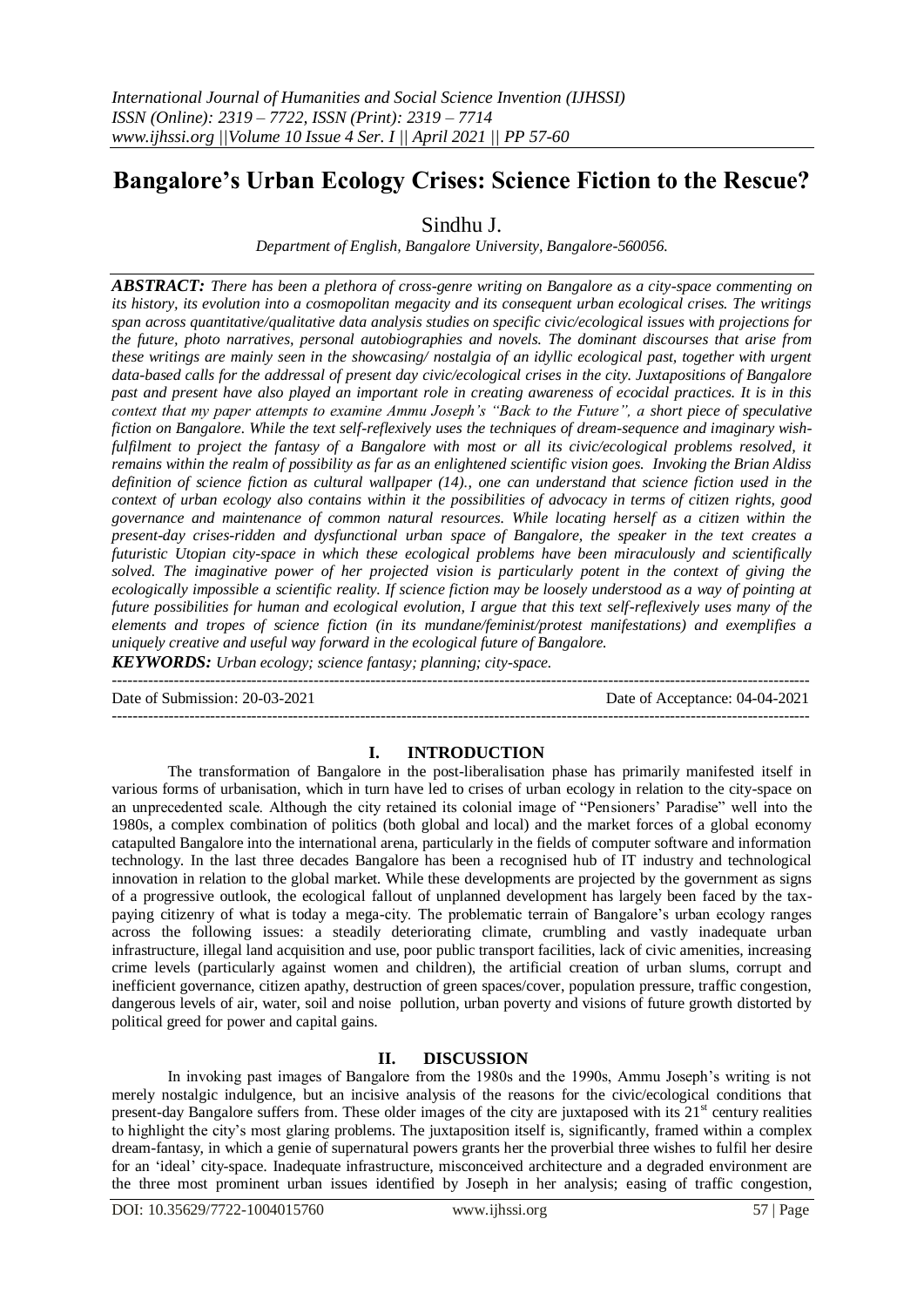redesigning the architectural cityscape and restoration of the city's ecology (in terms of water bodies and greenery) are her three wishes. But even within this fantasy framework, Joseph's genie is out for a nap, and is clearly not up to the task. Humour apart, the genie's absence can be construed as a clear-eyed recognition that: (a) supernatural forces may have to be construed to address the scale and depth of the urban problems in Bangalore; (b) fantasy alone will not be sufficient to tackle the matter.

Joseph's writing straddles both the worlds of science fiction (in which an alternative world is scientifically created and sustained) and that of science fantasy, in which there is a deliberate violation of scientific fact in order to create fresh possibilities. Both science fiction and science fantasy have played important roles within the field of urban studies, primarily in the creation of alternative possibilities in relation to existing urban problems as well as in envisioning new directions of growth and development. These alternatives have often been in the form of imaginary utopias, in which every conceivable ideal of urban existence can be achieved. Paul Graham Raven identifies three kinds of utopia in urbanism: the classical, the technological and the critical. Of these, the first is too well known in literary studies to require explication; the second involves a kind of "technological solutionism" (Paura 9) in which technology is seen as the ultimate and exclusive answer to all the ills of urban, and even human existence; the third, in which self-reflexivity in terms of both the creation of a fantastic ideal, as well as its sustainability, plays a key role, is the most relevant for purposes of analysis here. In situating herself as a tax-paying resident in a specific urban locality of Bangalore, Ammu Joseph draws a meeting point between the imaginary and the actual, in what Laurence Davis refers to as the "grounded utopian imagination". Davis suggests that the tensions between democratic politics and green imperatives can be usefully addressed through what he calls ecotopia, or the imaginary creation of an ecologically ideal utopia, which would be inclusive in ways that would minimise conflict in specific contexts (Utopian Studies Society (Europe) 14th International Conference 1- 4 July 2013 New Lanark, Scotland. Oral presentation titled "Green Imperatives, Democratic Politics, And the Grounded Utopian Imagination", Web, n.p.).

In the fantastic Bangalore of Joseph's dream/imagination, some of the most pressing everyday civic/ecological problems faced by citizens are taken up and dealt with. Public transport which had always been undependable in Bangalore has become woefully inadequate in the last three decades of so-called growth and development. The working populations of the mega-city of each economic segment have in recent years faced appalling challenges in terms of traffic jams, pollution, road accidents, poor connectivity and collapsed infrastructure in a permanent state of disrepair. The consequences of unplanned development in response to the burgeoning population have also meant that civic and urban facilities like shopping centres, schools, hospitals, offices and parks have become impossibly difficult of access via public transport, throwing commuters into a vicious cycle of dependence on private vehicle use. Garbage clearance is another sore point in the daily life of the average resident in the city, caught as s/he is between the garbage mafia who are often themselves the local municipal authorities and the actual problem of hygienic disposal. This issue overlaps with that of illegal landuse and occupation which is a widespread problem within city limits, as well as on its growing peripheries. In Joseph's fantasy, all these are scientifically and holistically solved. Public roads are well maintained, enabling pedestrians of every age/gender/socio-economic stratum to walk safely; commuters are supported by a wellplanned suburban train/metro public transport system, garbage is not only segregated prior to collection but processed hygienically to feed a local fertiliser industry, which in turn supplies residential gardens while providing a livelihood to unemployed youth; green lung spaces are plentiful and well-maintained and easily accessed, as are community centres, shops, schools and other urban facilities.

The most appealing aspects of Joseph's fantasy are its inclusivity and its organic interlinking of related socio-economic factors in the resolution of Bangalore's urban challenges. Joseph envisages a perfect cooperative alliance amongst the planning, authority and administrative government bodies, private players, multinational corporations and local citizen participation in the imaginary construction of a completely revitalised, new and scientifically admissible city. In both her nostalgic recollection of Bangalore's ecological past as well as in her projected fantasy of the transformed new city, Joseph construes the resources of ecology and environment as an integral part of public health, collective ownership and responsibility. This perspective ties in with the larger notion of the planet's natural resources needing common preservation and sharing, a view increasingly adopted by ecologists the world over. In this sense, her scientific fantasy reveals how changes at the grassroots level can be a realistic microcosmic reflection of a transformed ecologically healthy world. In fact, Mathew Gandy's observations on the mapping of urban nature, which he sees as "both a cultural and scientific project" (164), can be applied to Joseph's scientific recreation of Bangalore, in its rich "conception of urban ecology that is connected with an appreciation of historical connections and contemporary entanglements ... (its) progressive kind of global environmental politics ... that is rooted in an enlightened urban consciousness rather than a yearning for imaginary spaces of nature that lie outside modernity" (166). In Joseph's envisaged new city plan of Bangalore, the conventional divide between the rural and the urban is done away with, possibly for two reasons: 1) to consciously reject any hierarchical differences that are commonly constructed between the urban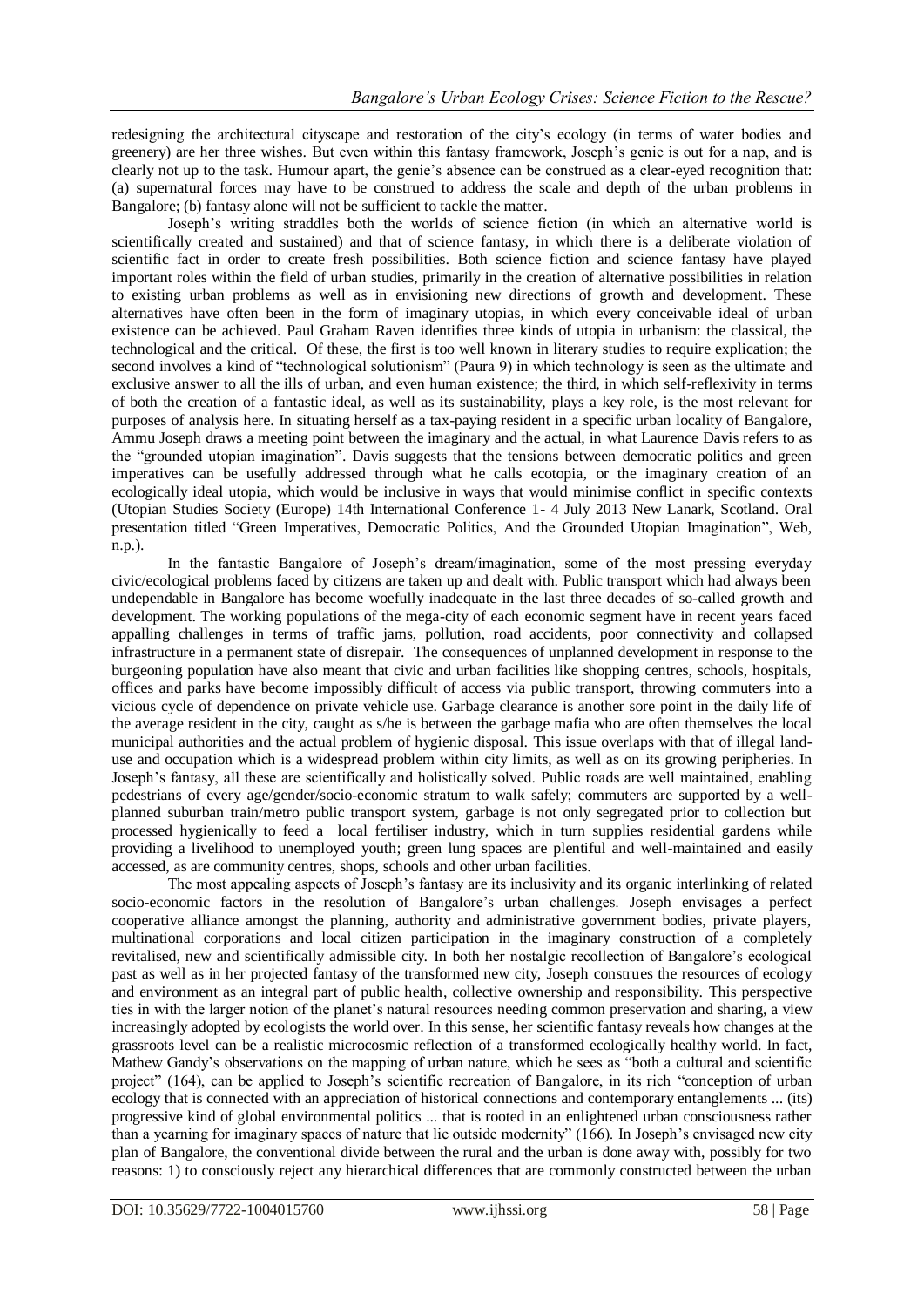and the rural; 2) to recognise that Bangalore's identity as a global megacity rests partly on its inept appropriation of once-rural peripheral spaces in its career of heady unplanned urbanisation, especially in the last three decades.

The dream-image of a Bangalore reordered to be an ecologically viable and sustainable urban space configured by Joseph can therefore hardly be viewed merely as part of the classical utopian paradigm, in its supposedly apolitical, escapist and compensatory implications. A more constructive view would be to understand this fantasy as a critical utopia coming within the realm of scientific possibility (if not probability), while it simultaneously raises crucial questions about who and what constitute urban space in today's times. In his essay "Whose Right(s) to What City?" exploring the question of urban rights, Peter Marcuse draws from the work of Lefebvre, David Harvey and Herbert Marcuse, and makes a distinction between those who are deprived and those who are discontent in relation to their positioning within their given urban space (30). The inclusivity of Joseph's vision takes both these strands into consideration and recognises their transformative potential in the creation of a new urban space. Her imaginary city in terms of socio-economic inclusivity can be linked closely with Marcuse's analysis of urban material class interests which constitute the urban in the western context; a parallel can be drawn as follows:

| Marcuse                         | Ammu Joseph                                                                                |
|---------------------------------|--------------------------------------------------------------------------------------------|
| a)The excluded                  | a) the unorganised labour sector, the unemployed, caste/ gender fringe<br>groups (implied) |
| b) The working class            | b) No distinction between blue/white collar jobs                                           |
| c) The gentry                   | c) The vast middle class sections of Bangalore                                             |
| d) Capitalists                  | d) property/home/land owners, businesses, MNCs                                             |
| e) Establishment intelligentsia | e) media, academics, taxpayers/citizens                                                    |
| f) The politically powerful     | f) Government, corporate sector, private players                                           |

In general terms, Marcuse identifies citizen rights in the urban context as pertaining to clean water, clean air, housing, decent sanitation, mobility, education, health care, and democratic participation in decision making (34). In analysing the Lefebvrian conceptualisation of the city as urban space, Marcuse further identifies the notions of justice, equity, democracy, beauty, accessibility, community, public space, environmental quality, support for the full development of human potentials to all according to their needs, the recognition of human differences, sustainability and diversity, as making up the texture of the urban (36). Joseph's scientific projection brings a local specificity to all these elements, while not losing sight of the fact that conventional definitions of the 'city' (in Wirth's terms of size, heterogeneity and density {Schmid 48}) still apply in great part to Bangalore's realities, and that many of its present-day problems stem from this. Joseph's scientifically transformed Bangalore conforms to the Lefebvrian and Marcusian constructs of the urban, in its envisaged shift from an overwhelming emphasis on consumption as a marker of urban rights to a self-reflexive reordering which democratically decides what is produced, how it is produced, the right to determine these, as well as the right to participate in production.

Through the device of scientific fantasy, Ammu Joseph's reordered Bangalore presents an alternative which is almost the antithesis of the city's present-day severely contested urban space. Joseph's work illustrates the observations of Kofman and Lebas on urban utopia :" U-topie, as the search for a place that does not yet exist, plays a major role in Lefebvre's conception of the right to the city, which emerged from a consideration of the possible impossible" (21); both refer to urban feminist Ruth Levitas in arguing for "... the necessity of utopia because of its potential for social transformation, a really possible world whose emergence from the present state of affairs is credible. It can be defined as the desire for a better way of living expressed in the description of a different kind of society that makes possible that alternative way of life (257)" (Kofman 22).

## **III. CONCLUSION**

The urban ideal Joseph imagines tallies with the Lefebvrian thought that it is not "the right to the existing city that is demanded, but the right to a future city..." (Marcuse 35). Joseph's new Bangalore stems (rather than shying away) from the fact that the actual urban space is constantly contested and in the Lefebvrian sense, produced, by different forces ranging from the topmost corridors of power to the most disenfranchised segments of population within Bangalore. In viewing the urban as a "constant reinvention ... viewing the contemporary urban crisis as an opportunity to imagine alternatives and to create new possible urban worlds" (Schmid 59), Ammu Joseph's scientifically reordered urban space raises questions, as it should, about the imbalances, inequalities and injustices that form the texture of the actual city-space. It is important to note,